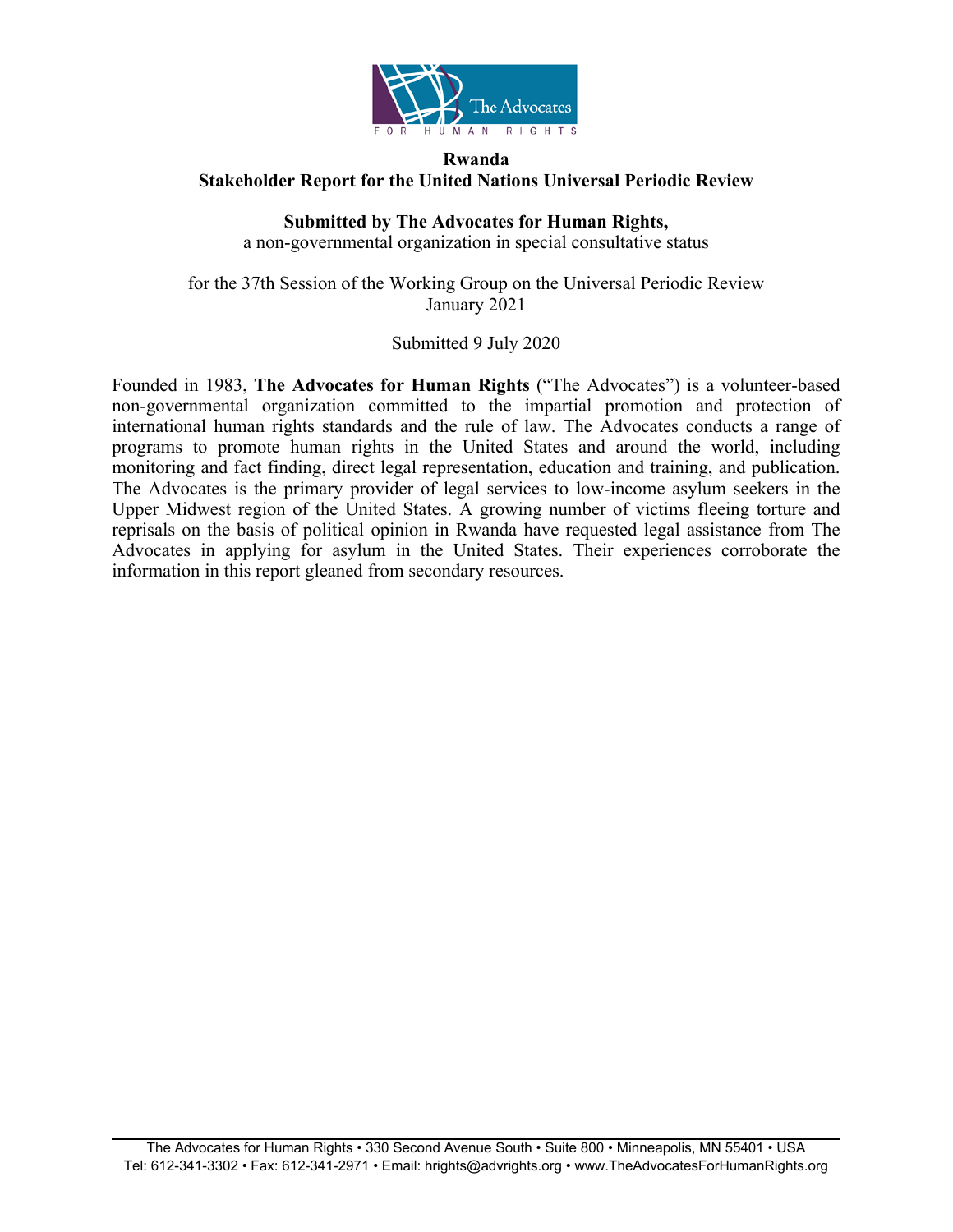#### **EXECUTIVE SUMMARY**

- 1. In 2015, <sup>a</sup> referendum removed the presidential term limit established in Article 101 of Rwanda'<sup>s</sup> Constitution. This referendum paved the way for President Paul Kagame to be re-elected to <sup>a</sup> third term in office in 2017. Rwanda'<sup>s</sup> human rights practices have has improved in numerous aspects the country'<sup>s</sup> last Universal Periodic Review, but the Rwandan Government continues to engage in anti-democratic acts, leading to political violence, police brutality, and intimidation. As <sup>a</sup> result, numerous persons have sought asylum in other countries, including the United States.
- 2. The Advocates has served several Rwandan clients seeking asylum. Their experiences corroborate the information in this repor<sup>t</sup> from secondary resources. This stakeholder repor<sup>t</sup> addresses Rwanda'<sup>s</sup> failure to comply with international human rights obligations and makes recommendations to address and improve the country'<sup>s</sup> respec<sup>t</sup> for its international human rights obligations.

# **I. BACKGROUND AND FRAMEWORK**

### **A. 2015 Universal Periodic Review of Rwanda**

*1. Prohibition Against Torture or cruel, inhuman, or degrading treatment*

#### **Status of Implementation: Partially Accepted, Not Implemented**

- 3. Rwanda received five recommendations related to torture but accepted only Czechia'<sup>s</sup> recommendation to "[e]stablish swiftly <sup>a</sup> robust national preventive mechanism in accordance with the Optional Protocol to the Convention Against Torture."<sup>1</sup> It has not done so.
- *2. Arbitrary Arrest and Enforced Disappearances*

### **Status of Implementation: Partially Accepted, Not Implemented**

- 4. Rwanda accepted two recommendations regarding enforced disappearance and arbitrary arrest. <sup>2</sup> Rwanda received several other recommendations to ratify the Convention on the Protection of all Persons from Enforced Disappearance. It did not accep<sup>t</sup> any of these recommendations but considers them in the process of implementation. <sup>3</sup> Rwanda also did not accep<sup>t</sup> one recommendation to investigate "allegations of arbitrary arrest, unlawful detention, and forced disappearance of opposition political figures."<sup>4</sup> Finally, Rwanda noted two recommendations to investigate arbitrary arrest and enforced disappearances.<sup>5</sup> Rwanda has not implemented any of these recommendations.
- *3. Freedom of Association, Expression, and Political Opinion*

### **Status of Implementation: Partially Accepted, Not Implemented**

5. Several countries made recommendations to Rwanda regarding freedom of expression and opinion. <sup>6</sup> Rwanda accepted only one of these recommendations "to implement regulatory media policy."<sup>7</sup> Rwanda also received several recommendations regarding freedom of association and freedom of political opinion, ye<sup>t</sup> it did not accep<sup>t</sup> any of them. <sup>8</sup> Rwanda has not implemented any of these recommendations.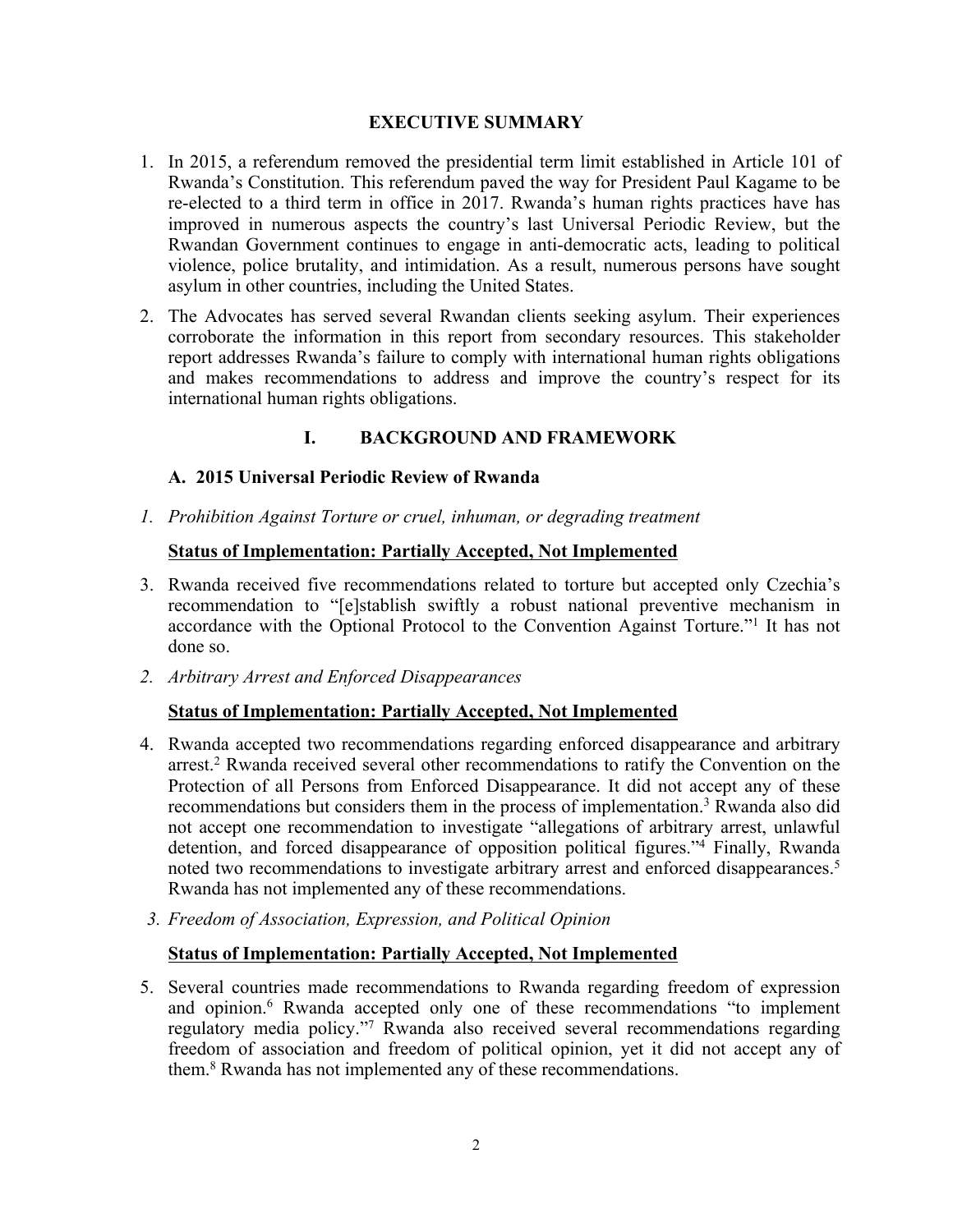*4. Right to participate in public affairs & right to vote*

# **Status of Implementation: Not Accepted, Not Implemented**

6. Rwanda noted Czechia'<sup>s</sup> recommendation to "[g]uarantee equal access of all political parties to all stages of the electoral process,"<sup>9</sup> and Belgium'<sup>s</sup> recommendation to "[e]nsure freedoms of expression, association and peaceful demonstration . . . with <sup>a</sup> view to the electoral cycle."<sup>10</sup> Rwanda has not implemented these recommendations.

# **B. Domestic Legal Framework**

7. Drafted in 2003, the Constitution of Rwanda establishes <sup>a</sup> basis for human and democratic rights. Chapter IV of the Constitution recognizes the following: right to vote and be elected (Art. 2), the prohibition against inhumane treatment (Art. 14), the right to freedom of thought, conscience, religion, worship and public manifestation thereof (Art. 37), the right of freedom of association (Art. 39), and the right to freedom of assembly (Art. 40). Legal provisions for humane treatment and justice are guaranteed for people who are accused or arrested (Art. 29). The Preamble guarantees the rights of women.

# **II. IMPLEMENTATION OF INTERNATIONAL HUMAN RIGHTS OBLIGATIONS**

### **Right or area 2.1. Acceptance of international norms**

8. To date, Rwanda has neither ratified nor acceded to the Optional Protocol to the Convention on the Rights of the Child,<sup>11</sup> the Optional Protocol to the International Covenant on Civil and Political Rights,<sup>12</sup> the Optional Protocol to the International Covenant on Economic, Social and Cultural Rights, 13 the International Convention for the Protection of All Persons from Enforced Disappearance,<sup>14</sup> or the Rome Statute of the International Criminal Court. 15

### **Right or area 3.1. Cooperation with treaty bodies**

9. In 2018, the United Nations Subcommittee on the Prevention of Torture (SPT) canceled its visit to Rwanda because the government was not cooperative.<sup>16</sup> Rwanda responded by asserting that the allegations were incorrect and made in bad faith.<sup>17</sup>

### **Right or area 5.3. Political framework & good governance**

10. Corruption is widespread and persistent among members of the ruling party. One client described <sup>a</sup> corrup<sup>t</sup> community investor in <sup>a</sup> political district. 18 This corrup<sup>t</sup> official took money from people accused of being involved in genocides.<sup>19</sup> The official also had control over the local authorities and courts. <sup>20</sup> According to the client'<sup>s</sup> family, the official was responsible for taking his parent'<sup>s</sup> land and the family did not receive compensation for that taking. 21

### **Right or area 12.5. Prohibition of torture and cruel, inhuman or degrading treatment**

- 11. The Rwandan governmen<sup>t</sup> continues to commit acts of torture and other ill-treatment. Numerous clients of the Advocates have reported experiencing and witnessing torture, often due to actual or imputed political opinion.<sup>22</sup>
- 12. Individuals experience torture and other ill-treatment while in detention. One client was imprisoned twice because of his suppor<sup>t</sup> for an opposition candidate. He was electrocuted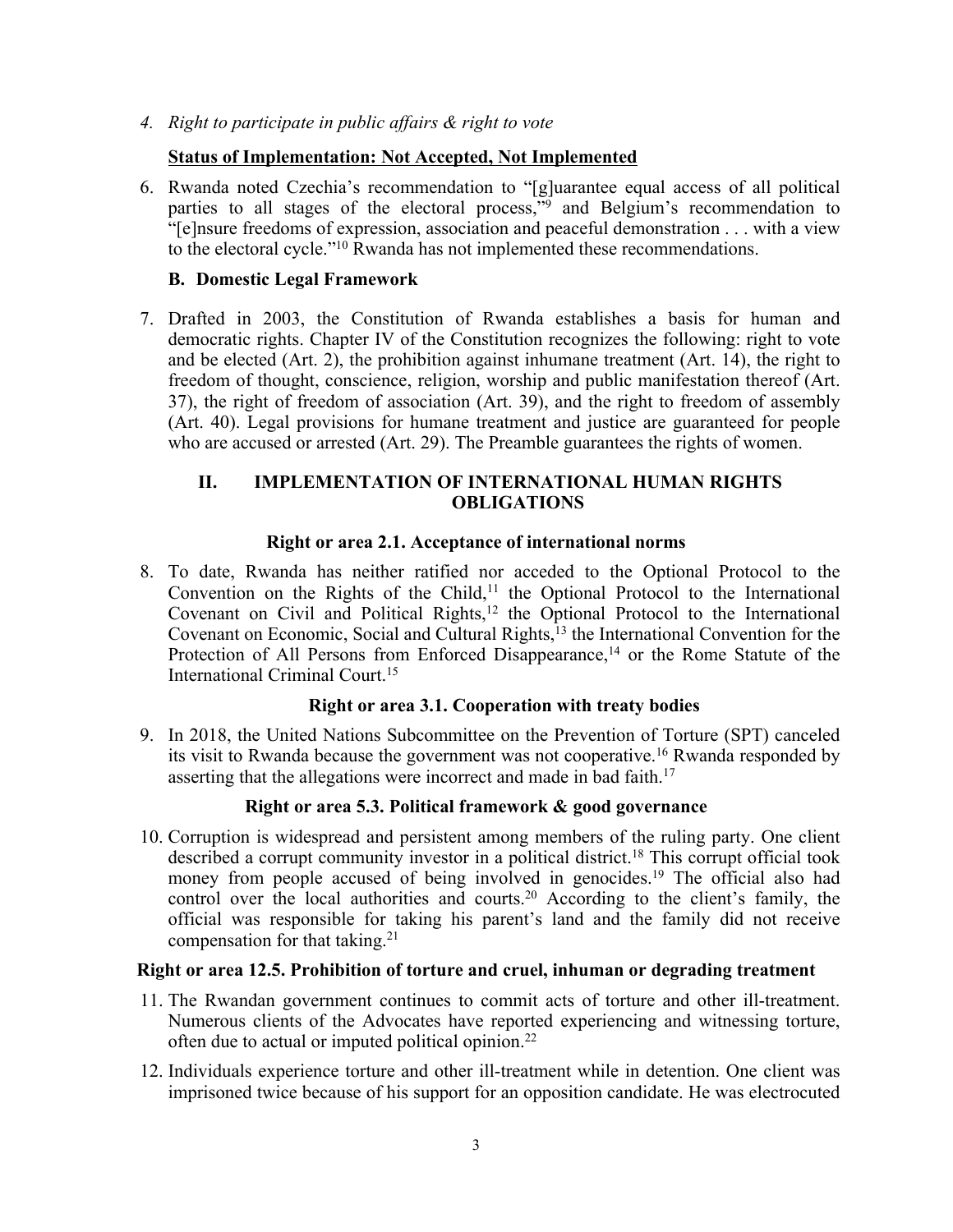during the first imprisonment and beaten during the second.<sup>23</sup>

# **Right or area 13.2. Enforced disappearances**

- 13. Rwanda has not ratified the International Convention for the Protection of All Persons from Enforced Disappearance.
- 14. Enforced disappearances have continued and remain unresolved. For example, Karenzi Karake, <sup>a</sup> former intelligence chief, remains missing after his arrest on 25 July 2018 by state security agents. <sup>24</sup> Also, Eugene Ndereyimana and Boniface Twagirimana, members of the unregistered United Democratic Forces-Inkingi (FDU-Inkingi) opposition political party, remain missing. 25

### **Right or area 13.3. Arbitrary arrest and detention**

15. Government officials have subjected supporters of the political opposition to arbitrary arrests and detentions. Multiple human rights NGOs repor<sup>t</sup> the unlawful detainment of individuals suspected of having ties to "the Democratic Forces for the Liberation of Rwanda, the Rwanda National Congress, or other insurgent groups."<sup>26</sup> Few cases of unlawful detention were tried and there were no reports of early release or compensation. <sup>27</sup> More than one client of The Advocates has experienced arbitrary arrest.<sup>28</sup>

# **Right or area 14.3. Freedom of opinion and expression**

- 16. The Rwandan Media Commission has intervened to protect journalists' rights on occasion, but it generally promotes the government's views.<sup>29</sup>
- 17. The governmen<sup>t</sup> has taken measures to preven<sup>t</sup> the spread of information about the genocide of the late 1990s. According to one client, he was denied <sup>a</sup> loan application because he talked about being <sup>a</sup> genocide survivor. <sup>30</sup> According to the Office of Loan, he was "polluting the image of the country and . . . the country did not need people like him." $3<sup>1</sup>$
- 18. Individuals are not free to express their political opinions without the threat of harassment or arrest. Mere association with Diane Rwigara, <sup>a</sup> former opposition party presidential candidate, exposes individuals to potential arrest and harassment. According to one client, even after Rwigara'<sup>s</sup> unlawful arrest, her supporters have experienced harassment and disappearances.<sup>32</sup>

### **Right or area 16. Right to an effective remedy, impunity**

19. Despite multiple reports of unlawful detention, torture, intimidation, and harassment, no client has mentioned any investigations into these incidents or any remedy provided to them. 33

### **Right or area 18. Right to participate in public affairs & right to vote**

- 20. President Kagame was re-elected in 2017 after reportedly earning 98.8% of the vote. 34
- 21. Rwanda'<sup>s</sup> ruling party has repeatedly engaged in intimidation and harassment against its political opponents. 35 The electoral board disqualified opposition presidential candidate Diane Rwigara and had her arrested for inciting insurrection and trouble among the population. She was able to gain substantial suppor<sup>t</sup> for her legitimate campaign, and now her supporters are subject to harassment and disappearances. For example, Rwigara was arrested and held in custody for over <sup>a</sup> year until <sup>a</sup> judicial panel ordered her release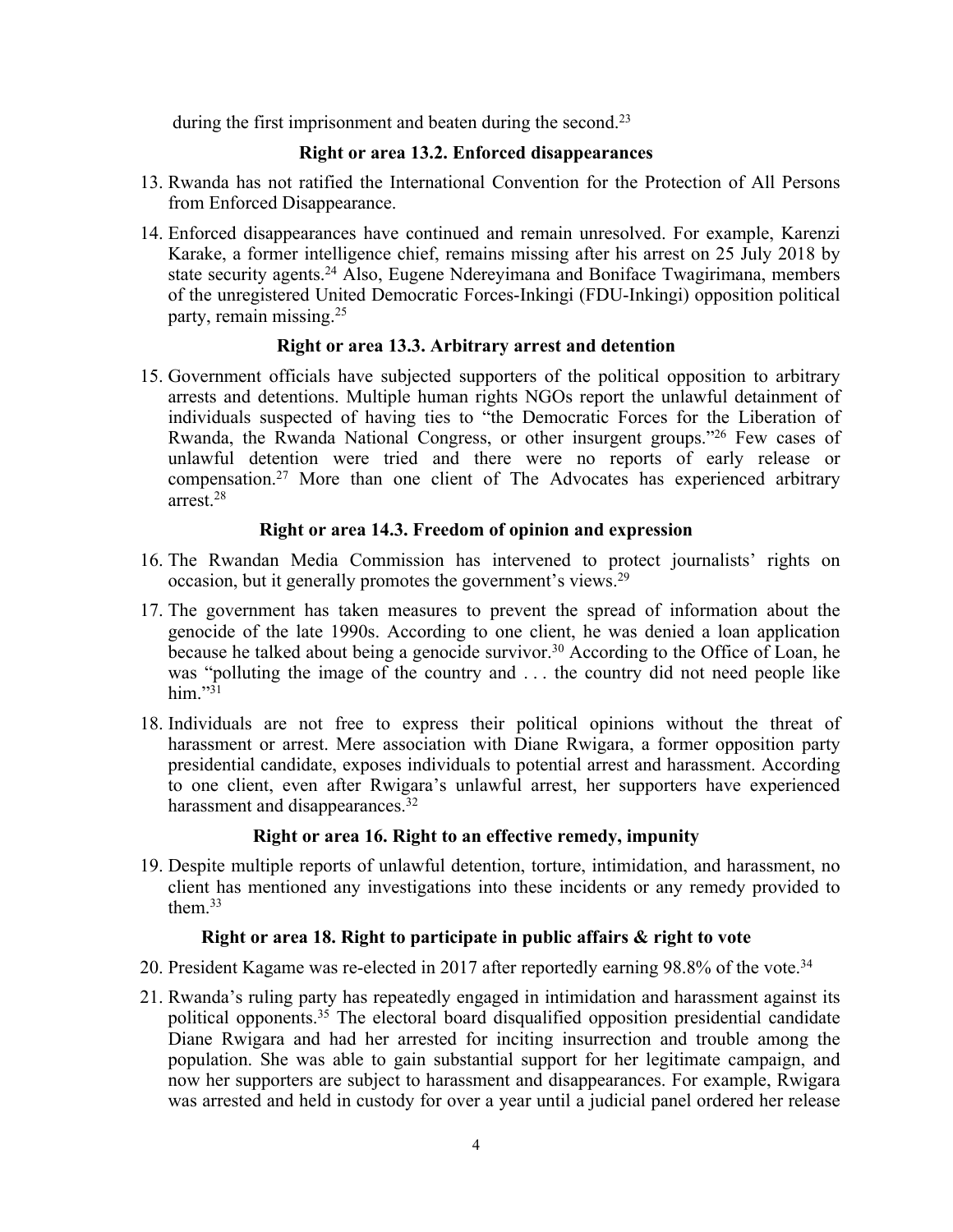due to the "baseless" charges that she had used counterfeit documents to qualify to run in the 2017 presidential election.<sup>36</sup> Further, political opponents and human rights defenders cannot operate in Rwanda without fear of arbitrary detention or violence. 37

22. Individuals who do not agree with governmental actions have been subject to intimidation, threats, and harassment by the government.

# **III. RECOMMENDATIONS**

- 23. This stakeholder repor<sup>t</sup> suggests the following recommendations for the Government of Rwanda:
	- Ratify the International Convention for the Protection of All Persons from Enforced Disappearance, the Optional Protocol to the Convention on the Rights of the Child, the Optional Protocol to the International Covenant on Civil and Political Rights, the Optional Protocol to the International Covenant on Economic, Social and Cultural Rights, and the Rome Statute.
	- Fully cooperate with the Subcommittee on the Prevention of Torture to facilitate <sup>a</sup> country visit as soon as practicable.
	- $\bullet$  Combat impunity by thoroughly and impartially investigating and prosecuting crimes committed by State actors, holding offenders accountable, and ensuring appropriate remedies for victims of such crimes.
	- $\bullet$  Establish independent mechanisms for reporting and investigation of allegations of unlawful detention, torture, and inhumane treatment at the hands of police and security forces.
	- $\bullet$  Ensure that prison personnel who engage in torture or cruel, inhuman, or degrading treatment or punishment are held accountable, including by barring them from physical contact with incarcerated persons.
	- $\bullet$  Protect, in law and in practice, the victims and witnesses of attacks and violations of human rights and freedoms by ensuring they do not face reprisals for reporting or testifying about such human rights violations.
	- $\bullet$  Guarantee the right to freedom of assembly, association, and expression in conformity with the International Covenant on Civil and Political Rights.
	- $\bullet$  Protect opposition party members and journalists from harassment and arbitrary arrest by adopting legislative measures that preven<sup>t</sup> the harassment of such persons while exercising their rights to expression and association.
	- Commit to <sup>a</sup> free and open political environment so that all political parties can campaign and participate fully in elections.
	- $\bullet$  Thoroughly and impartially investigate and prosecute crimes committed against political opposition members and their supporters, publish the results of these investigations and prosecutions, and ensure that offenders accountable.
	- $\bullet$  Ensure freedom of association by eliminating threats and ending arbitrary arrests of individuals due to their association with or familial ties to political dissidents.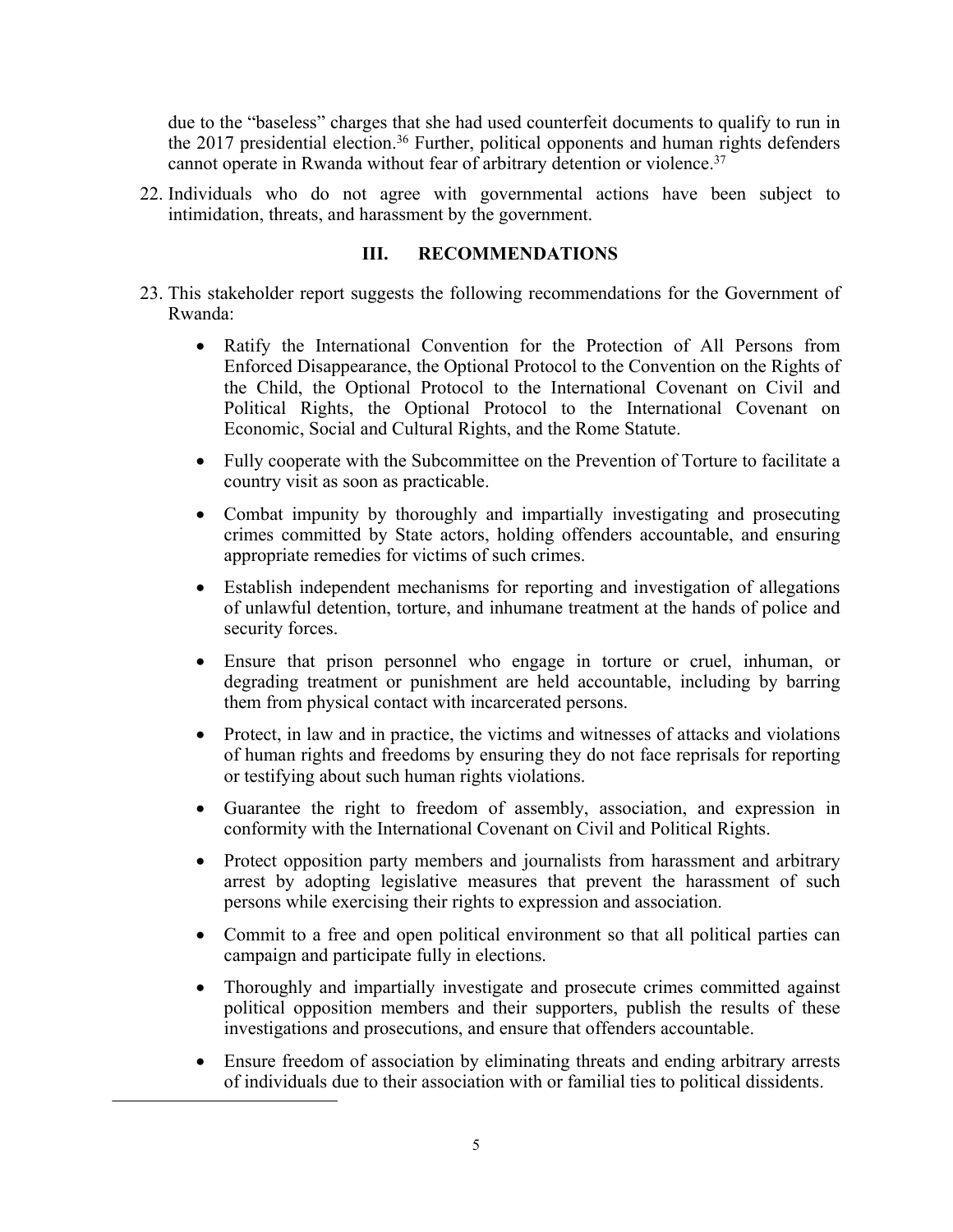<sup>1</sup> Human Rights Council, *Report of the Working Group on the Universal Periodic Review: Rwanda*, (18 December 2015), U.N. Doc A/HRC/31/8. ¶133.6 Establish swiftly <sup>a</sup> robust national preventive mechanism in accordance with the Optional Protocol to the Convention against Torture(Czech Republic); ¶134.17 Implement the provisions of the Optional Protocol to the Convention against Torture(Georgia); ¶134.26 Establish <sup>a</sup> National Preventive Mechanism in line with the Optional Protocol to the Convention against Torture requirements (Denmark); ¶134.48 Investigate all allegations of torture and ill-treatment during interrogations in some detention facilities by the police and security forces (Italy); ¶135.43 Ensure that human rights violations by law enforcement personnel, notably in cases of nonrespec<sup>t</sup> of delays of detention in police custody, arbitrary arrests and detention, and forced disappearances and torture, are investigated and the perpetrators brought to justice (France);

<sup>2</sup> Human Rights Council, *Report of the Working Group on the Universal Periodic Review: Rwanda*, (18 December 2015), U.N. Doc A/HRC/31/8, ¶133.17 Ensure due process and conduct effective and objective investigations regarding cases of alleged arbitrary arrest and detention, including those which may constitute enforced disappearance (Sweden); ¶133.18Take all appropriate measures to ensure that all reported cases of enforced disappearance are thoroughly investigated (Cyprus);

<sup>3</sup> Human Rights Council, *Report of the Working Group on the Universal Periodic Review: Rwanda*, (18 December 2015), U.N. Doc A/HRC/31/8. ¶134.1 Ratification and implementation of international human rights treaties, in particular the International Convention for the Protection of All Persons from Enforced Disappearance (Netherlands); ¶134.2 Accelerate the process of accession to the International Convention for the Protection of All Persons from Enforced Disappearance (Togo); ¶134.3Ratify the International Convention for the Protection of All Persons from Enforced Disappearance (Italy); ¶134.4 Ratify early the International Convention for the Protection of All Persons from Enforced Disappearance (Japan); ¶134.5 Ratify the International Convention for the Protection of All Persons from Enforced Disappearance (Madagascar); Ratify the International Convention for the Protection of All Persons from Enforced Disappearance (Mali); Ratify the International Convention for the Protection of All Persons from Enforced Disappearance (Montenegro); ¶134.6 Ratify the International Convention for the Protection of All Persons from Enforced Disappearance, as previously recommended (Panama); ¶134.7 Ratify the International Convention for the Protection of All Persons from Enforced Disappearance(Sierra Leone);134.8Ratify the International Convention for the Protection of All Persons from Enforced Disappearance, as recommended and accepted by the country in the first cycle (Argentina); ¶134.9 Accede, as accepted during the previous cycle, to the International Convention for the Protection of All Persons from Enforced Disappearance(France); ¶134.10 Consider ratifying the International Convention for the Protection of All Persons from Enforced Disappearance(Cabo Verde); ¶134.11 Move towards ratification of the International Convention for the Protection of All Persons from Enforced Disappearance (Chile); ¶134.12 Adopt <sup>a</sup> roadmap for the ratification of the International Convention for the Protection of All Persons from Enforced Disappearance(Costa Rica); ¶134.13 Encourage the ratification of the International Convention for the Protection of All Persons from Enforced Disappearance, as well as the ratification of Optional Protocol to the Convention on the Rights of the Child on <sup>a</sup> communications procedure (Greece);

<sup>4</sup> Human Rights Council, *Report of the Working Group on the Universal Periodic Review: Rwanda*, (18 December 2015), U.N. Doc A/HRC/31/8, ¶134.36 Investigate reports and allegations of arbitrary arrest, unlawful detention and forced disappearance of opposition political figures and members of civil society, and prosecute perpetrators (Canada);

<sup>5</sup> Human Rights Council, *Report of the Working Group on the Universal Periodic Review: Rwanda*, (18 December 2015), U.N. Doc A/HRC/31/8. ¶135.33 Investigate allegations of arbitrary arrests and maltreatment of detained persons at the Gikondo Transit Centre, and bring the perpetrators to justice (Ghana); ¶135.36 Ensure that no person is detained in unofficial facilities and investigate and prosecute all cases of enforced disappearance (Slovenia);

<sup>6</sup> Human Rights Council, *Report of the Working Group on the Universal Periodic Review: Rwanda*, (18 December 2015), U.N. Doc A/HRC/31/8. ¶134.55 Step up efforts towards ensuring freedom of expression and the protection of journalists, and seek the assistance, as required, of special procedures, OHCHR and the United Nations Educational, Scientific and Cultural Organization, in order to achieve that end (Brazil); ¶135.17 Reform the penal code in line with international standards for freedom of expression, including by revising national security provisions (Austria); ¶135.53 Fully guarantee freedom of expression, particularly by ensuring that journalists can carry out their activities unhindered (France);

<sup>7</sup> Human Rights Council, *Report of the Working Group on the Universal Periodic Review: Rwanda*, (18 December 2015), U.N. Doc A/HRC/31/8. ¶133.30 Strengthen efforts in implementing the regulatory media policy to ensure access to information and freedom of opinion and expression, including through capacity-building of relevant parties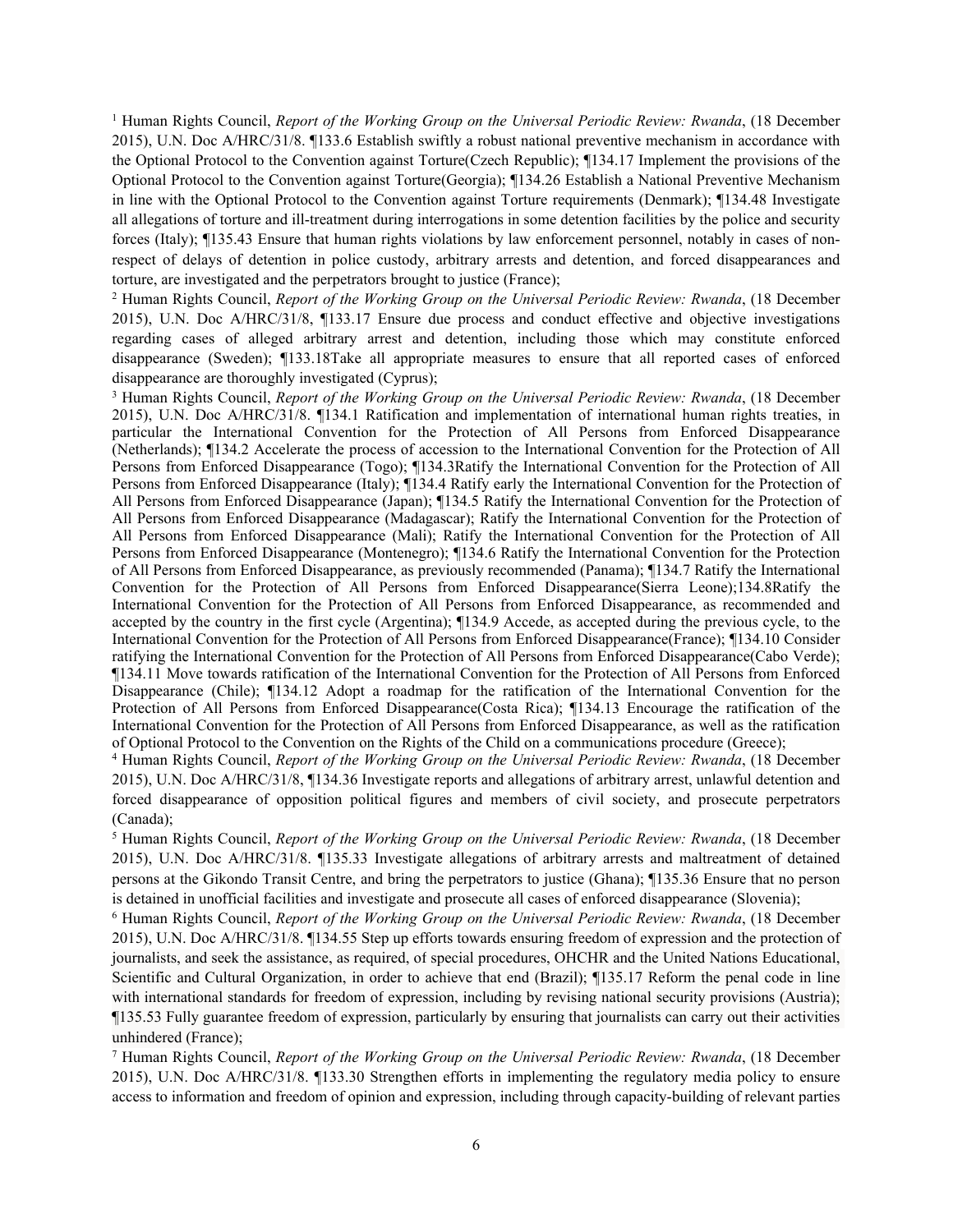#### (Indonesia);

<sup>8</sup> Human Rights Council, *Report of the Working Group on the Universal Periodic Review: Rwanda*, (18 December 2015), U.N. Doc A/HRC/31/8. ¶134.64 Continue advancing measures to ensure the right to freedom of association and expression for all Rwandans, guaranteeing an adequate environment for the activities of opposition sectors or parties (Colombia); ¶135.46 Take steps to ensure that all individuals can fully exercise their rights to peaceful assembly, association and freedom of expression, without intimidation or harassment. This includes revising laws to facilitate NGO registration and operations, sanctioning excessive interference by State officials, and reforming the Penal Code and national security laws to ensure that provisions related to criminal defamation, libel and insult are consistent with international human rights obligations (Canada); ¶135.55Adopt appropriate measures to ensure the protection of human rights defenders, journalists and political opponents against acts of aggression and intimidation (Luxembourg); ¶135.58Create an environment conducive to the unhindered work of all political parties, free from intimidation and harassment of those critical of the government, release all those imprisoned for their political views and foster <sup>a</sup> culture of political dialogue and political pluralism (Czech Republic); ¶135.61 Allow opposition parties to carry out their activities without intimidation or hindrance, and release individuals prosecuted solely for the peaceful and legitimate expression of their views (Australia); ¶135.62 Do not to use the genocide ideology law to impede the activities of opposition parties, opposition and civil society (Norway); ¶134.66 Implement the June 2014 recommendations of the Special Rapporteur on the rights to freedom of peaceful assembly and of association to allow for peaceful political opposition, and for civil society and journalists to register and participate in civic life freely (United States of America); ¶134.67 Ensure no one is subject to criminal processes for exercising rights to peaceful assembly and of association, nor subject to violence, harassment, persecution, intimidation or reprisals (Australia); ¶134.63 Take measures to increase space for peaceful dissent, discussion and dialogue and ensure <sup>a</sup> conducive and safe environment for everyone exercising or seeking to exercise his or her rights to freedom of association including ensuring that civil society organizations and political parties can carry out their activities without hindrances and <sup>a</sup> less cumbersome registration process (Sweden);

<sup>9</sup> Human Rights Council, *Report of the Working Group on the Universal Periodic Review: Rwanda*, (18 December 2015), U.N. Doc A/HRC/31/8. ¶134.65 Guarantee equal access of all political parties to all stages of the electoral process, from registration to election campaigning (Czech Republic);

<sup>10</sup> Human Rights Council, *Report of the Working Group on the Universal Periodic Review: Rwanda*, (18 December 2015), U.N. Doc A/HRC/31/8. ¶135.45 Ensure freedom of expression, association and peaceful demonstration, in accordance with the Rwandan Constitution and international law with <sup>a</sup> view to the electoral cycle (Belgium);

<sup>11</sup> United Nations Treaty Collection, "Optional Protocol to the Convention on the Rights of the Child," accessed March 2, 2020, [https://treaties.un.org/Pages/ViewDetails.aspx?src=TREATY&mtdsg\\_no=IV-11](https://treaties.un.org/Pages/ViewDetails.aspx?src=TREATY&mtdsg_no=IV-11-b&chapter=4&clang=_en) b&chapter=4&clang= en.

<sup>12</sup> United Nations Treaty Collection, "Optional Protocol to the International Covenant on Civil and Political Rights," accessed March 2, 2020,

[https://treaties.un.org/Pages/ViewDetails.aspx?src=TREATY&mtdsg\\_no=IV-5&chapter=4&clang=\\_en](https://treaties.un.org/Pages/ViewDetails.aspx?src=TREATY&mtdsg_no=IV-5&chapter=4&clang=_en).

<sup>13</sup> United Nations Treaty Collection, "Optional Protocol to the International Covenant on Economic, Social and Cultural Rights," accessed March 2, 2020,

[https://treaties.un.org/pages/ViewDetails.aspx?src=TREATY&mtdsg\\_no=IV-3-a&chapter=4](https://treaties.un.org/pages/ViewDetails.aspx?src=TREATY&mtdsg_no=IV-3-a&chapter=4).

<sup>14</sup> United Nations Treaty Collection, "International Convention for the Protection of All Persons from Enforced Disappearance," accessed March 2, 2020,

[https://treaties.un.org/Pages/ViewDetails.aspx?src=TREATY&mtdsg\\_no=IV-16&chapter=4&clang=\\_en](https://treaties.un.org/Pages/ViewDetails.aspx?src=TREATY&mtdsg_no=IV-16&chapter=4&clang=_en).

<sup>15</sup> United Nations Treaty Collection, "Rome Statute of the International Criminal Court," accessed March 2, 2020, [https://treaties.un.org/Pages/ViewDetails.aspx?src=TREATY&mtdsg\\_no=XVIII-10&chapter=18&clang=\\_en](https://treaties.un.org/Pages/ViewDetails.aspx?src=TREATY&mtdsg_no=XVIII-10&chapter=18&clang=_en).

<sup>16</sup> Human Rights Watch, "Rwanda Events of 2018," accessed March 12, 2020, [https://www.hrw.org/world](https://www.hrw.org/world-report/2019/country-chapters/rwanda)repor[t/2019/country-chapters/rwanda](https://www.hrw.org/world-report/2019/country-chapters/rwanda)

<sup>17</sup> Human Rights Watch, "Rwanda Events of 2018," accessed March 12, 2020, [https://www.hrw.org/world](https://www.hrw.org/world-report/2019/country-chapters/rwanda)repor[t/2019/country-chapters/rwanda](https://www.hrw.org/world-report/2019/country-chapters/rwanda)

<sup>18</sup> Interviews conducted by The Advocates (2015-2019).